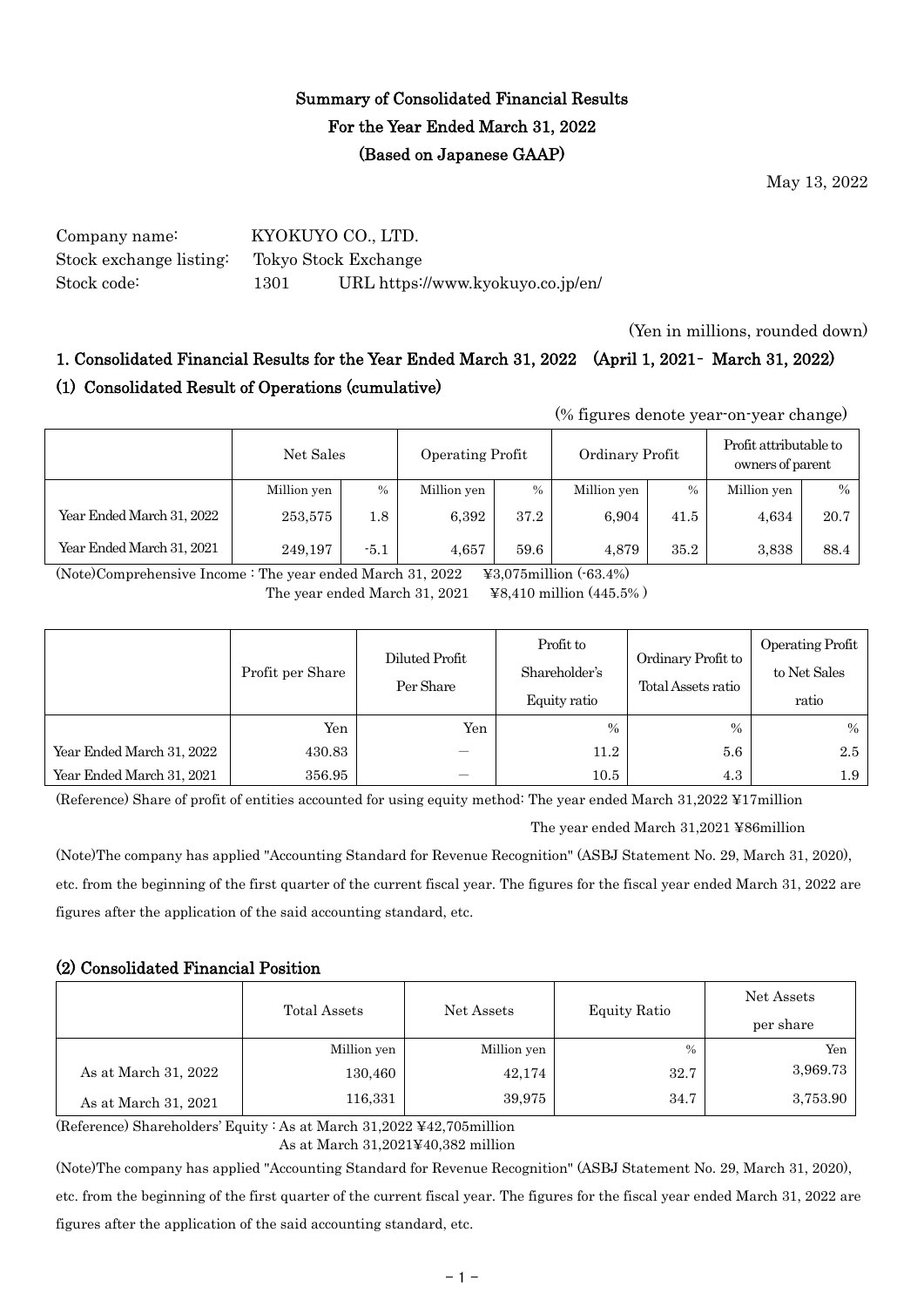## (3) Consolidated Cash Flow

|                           | From Operating | From Investing | From Financing | Cash and Equivalents. |  |
|---------------------------|----------------|----------------|----------------|-----------------------|--|
|                           | Activities     | Activities     | Activities     | end of period         |  |
|                           | Million yen    | Million yen    | Million Yen    | Million Yen           |  |
| Year Ended March 31, 2022 | $-1,128$       | $-5,225$       | 5,743          | 6,539                 |  |
| Year Ended March 31, 2021 | 5,997          | $-527$         | $-4,627$       | 7,097                 |  |

## 2. Dividends

|                                         |                          |                 | Dividend per share |       |       |             |                                | Ratio of Total |
|-----------------------------------------|--------------------------|-----------------|--------------------|-------|-------|-------------|--------------------------------|----------------|
|                                         | 1st                      | 2 <sub>nd</sub> | 3rd                | Year  | Total | Total       |                                | Amount of      |
|                                         | Quarter                  | Quarter         | Quarter            | End   |       |             | Payout Ratio<br>(consolidated) | dividends to   |
|                                         |                          |                 |                    |       |       | Dividend    |                                | Net Assets     |
|                                         |                          |                 |                    |       |       |             |                                | (consolidated) |
|                                         | Yen                      | Yen             | Yen                | Yen   | Yen   | Million Yen | $\frac{0}{0}$                  | $\%$           |
| Year Ended March 31, 2021               | $\overline{\phantom{0}}$ |                 | —                  | 80.00 | 80.00 | 864         | 22.4                           | 2.4            |
| Year Ended March 31, 2022               | $\overline{\phantom{0}}$ |                 | —                  | 90.00 | 90.00 | 972         | 20.9                           | 2.3            |
| Year Ending March 31,2023<br>(Forecast) |                          |                 | —                  | 90.00 | 90.00 |             | 19.8                           |                |

# 3. Forecast for the Year Ending March 31, 2023 (April 1, 2022 – March 31, 2023)

(% figures denote change from the previous fiscal year)

|                               | Net sales   |      | <b>Operating Profit</b> |      | Ordinary Profit |               | Profit attributable to<br>owners of parent |      | Profit<br>Per share |
|-------------------------------|-------------|------|-------------------------|------|-----------------|---------------|--------------------------------------------|------|---------------------|
|                               | Million yen | $\%$ | Million yen             | $\%$ | Million yen     | $\frac{0}{0}$ | Million yen                                | $\%$ | Yen                 |
| Year Ending<br>March 31, 2023 | 275,000     | 8.4  | 7,000                   | 9.5  | 7,000           | 1.4           | 4.900                                      | 5.7  | 455.49              |

## \* Notes

(1) Major changes among subsidiaries during period under review: None

(2) Changes in accounting principles and accounting estimates, retrospective restatements:

(i)Changes due to revisions in accounting standards, etc.: Yes

(ii)Changes other than(i) : None

(iii)Changes in accounting estimates : None

(iv)Retrospective restatements : None

(3) Number of shares issued (common shares)

(i)Number of shares issued at the end of the period

(including treasury stock)

- (ii)Number of treasury shares at the end of the period
- (iii)Average number of shares during the term

| As at March 31.2022 | 10.928.283 | As at March 31.2021 | 10,928,283 |
|---------------------|------------|---------------------|------------|
| As at March 31,2022 | 170.523    | As at March 31,2021 | 170.774    |
| As at March 31.2022 | 10.757.738 | As at March 31,2021 | 10,753,590 |

 $(%$  figures denote year-on-year change)

(Reference)Summary of Non-consolidated Financial Results

Non-consolidated Financial Results for the Year Ended March 31,2022(April 1,2021-March 31,2022)

|                          | Net Sales   |        | Operating Profit |      | Ordinary Profit |      | Profit      |        |
|--------------------------|-------------|--------|------------------|------|-----------------|------|-------------|--------|
|                          | Million yen | $\%$   | Million yen      | $\%$ | Million yen     | $\%$ | Million yen | $\%$   |
| Year Ended March 31,2022 | 232.745     | $-5.5$ | 5,279            | 46.4 | 5,683           | 46.8 | 3,420       | $-6.3$ |
| Year Ended March 31,2021 | 246.277     | $-4.4$ | 3.605            | 60.0 | 3.873           | 70.1 | 3.652       | 226.4  |
|                          |             |        |                  |      |                 |      |             |        |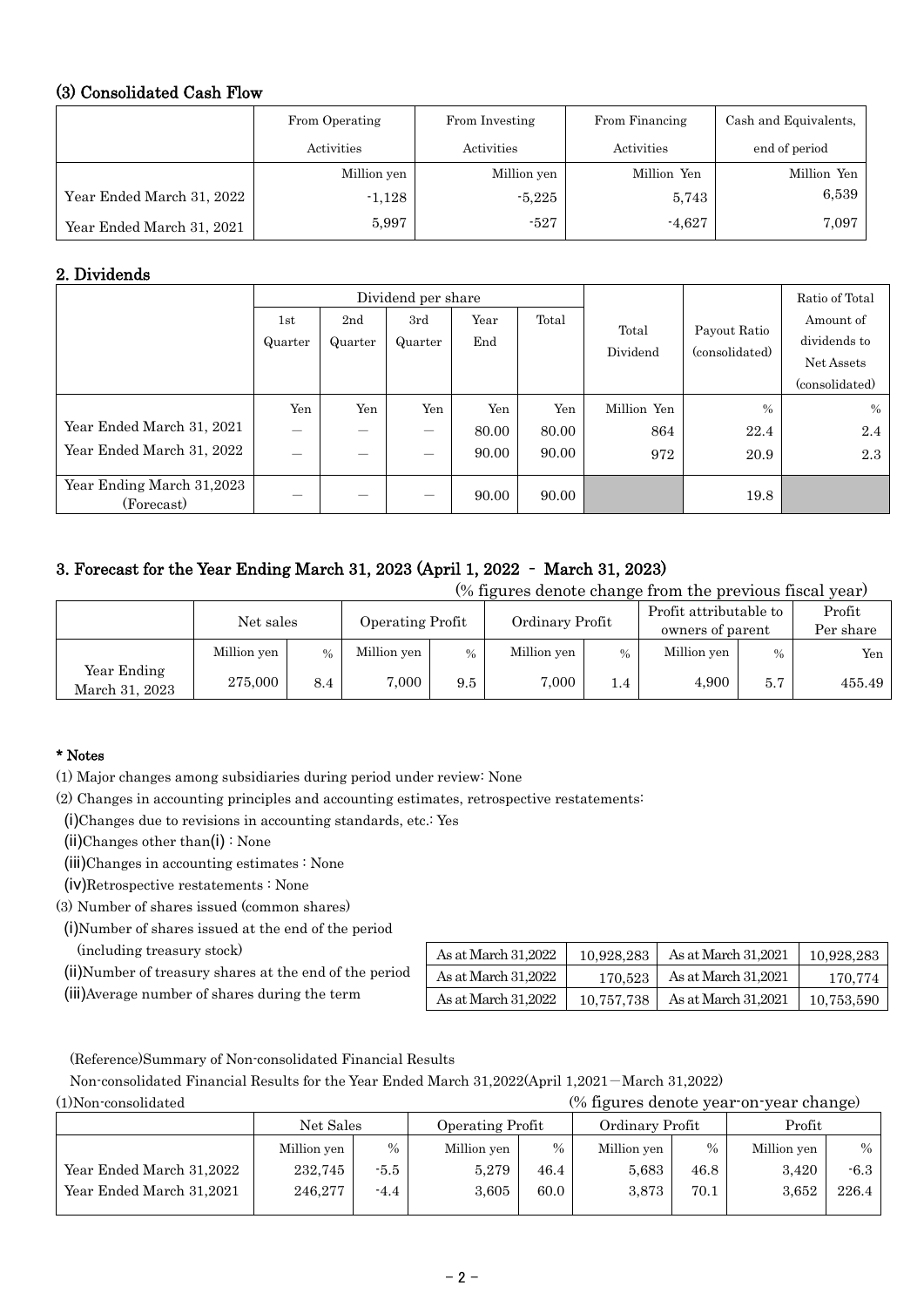|                          | Profit per Share | Diluted Profit Per Share |
|--------------------------|------------------|--------------------------|
|                          | Yen              | Yen                      |
| Year Ended March 31,2022 | 317.97           |                          |
| Year Ended March 31,2021 | 339.65           |                          |

(2)Non-consolidated Financial position

|                      | Total Assets | Net Assets  | Equity Ratio  | Net Assets<br>per share |
|----------------------|--------------|-------------|---------------|-------------------------|
|                      | Million yen  | Million yen | $\frac{0}{0}$ | Yen                     |
| As at March 31, 2022 | 109,051      | 32,378      | 29.7          | 3,009.78                |
| As at March 31, 2022 | 102,442      | 31,528      | 30.8          | 2,930.79                |

(Reference) Shareholders'Equity : As at March 31,2022 ¥32,378million

As at March 31,2021 ¥31,528million

\* The summary of financial results is not subject to audits.

\*Explanation about the appropriate use of the forecasts of financial results, and other noteworthy matters.

The projections and other statements with respect to the future included in this material are based on currently available information and certain assumptions that are judged reasonable by the Company. Please be advised that the Company does not guarantee in any way the achievement of the projections and other goals in this material and that cases may occur where the actual results and other situations differ materially from the projections due to various factors.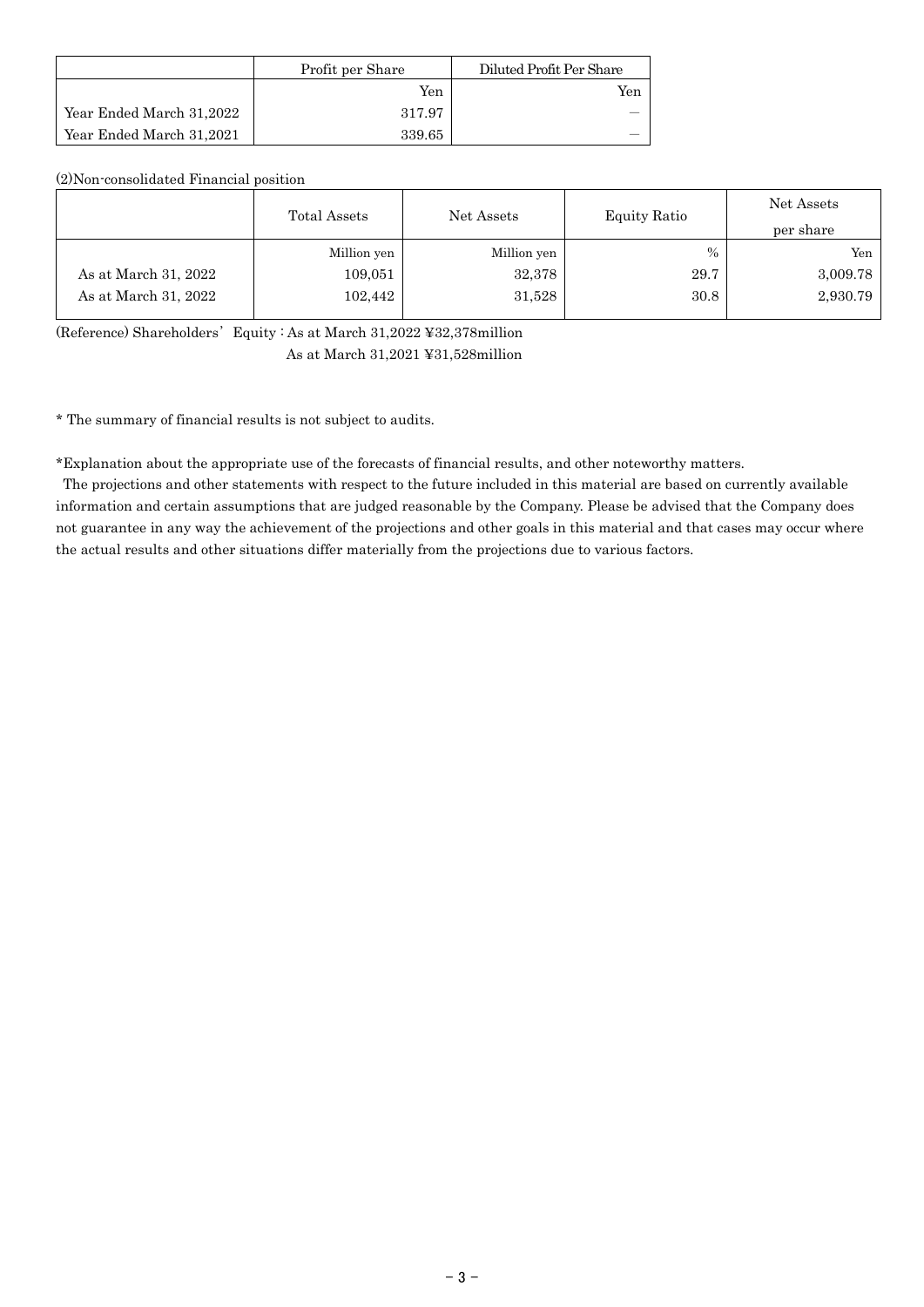#### Consolidated Financial Statements

Consolidated Balance Sheets

```
(Million yen)
```

|                                        | As at March 31,2021 | As at March 31,2022 |
|----------------------------------------|---------------------|---------------------|
| Assets                                 |                     |                     |
| Current assets                         |                     |                     |
| Cash and deposits                      | 7,100               | 6,544               |
| Notes and accounts receivable - trade  | 32,869              | 28,683              |
| Merchandise and finished goods         | 32,150              | 44,997              |
| Work in process                        | 3,667               | 3,440               |
| Raw materials and supplies             | 5,942               | 6,191               |
| Other                                  | 4,927               | 9,678               |
| Allowance for doubtful accounts        | (8)                 | (9)                 |
| Total current assets                   | 86,649              | 99,527              |
| Non-current assets                     |                     |                     |
| Property, plant and equipment          |                     |                     |
| Buildings and structures, net          | 6,512               | 6,228               |
| Machinery, equipment and vehicles, net | 4,070               | 3,844               |
| Vessels, net                           | 384                 | 347                 |
| Land                                   | 3,763               | 3,784               |
| Leased assets, net                     | 345                 | 307                 |
| Construction in progress               | 172                 | 3,944               |
| Other, net                             | 467                 | 440                 |
| Total property, plant and equipment    | 15,715              | 18,897              |
| Intangible assets                      |                     |                     |
| Leased assets                          | $\overline{2}$      | 1                   |
| Other                                  | 415                 | 348                 |
| Total intangible assets                | 417                 | 350                 |
| Investments and other assets           |                     |                     |
| Investment securities                  | 11,682              | 9,272               |
| Deferred tax assets                    | 566                 | 1,136               |
| Other                                  | 2,911               | 2,873               |
| Allowance for doubtful accounts        | (1,612)             | (1,597)             |
| Total investments and other assets     | 13,547              | 11,685              |
| Total non-current assets               | 29,681              | 30,932              |
| Total assets                           | 116,331             | 130,460             |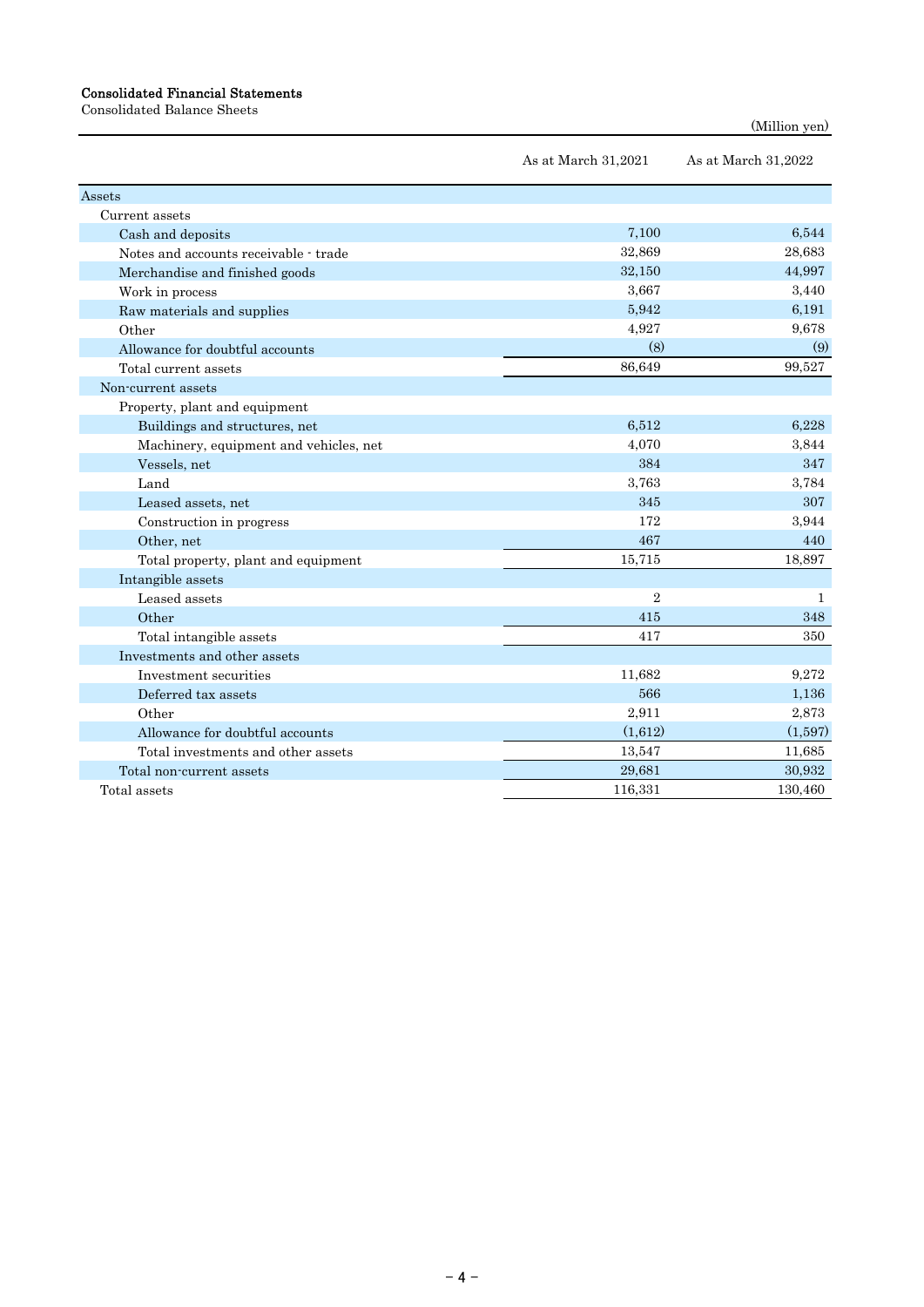|                                                               | As at March 31,2021 | As at March 31,2022 |
|---------------------------------------------------------------|---------------------|---------------------|
| Liabilities                                                   |                     |                     |
| Current liabilities                                           |                     |                     |
| Notes and accounts payable - trade                            | 8,941               | 9,950               |
| Short-term borrowings                                         | 8,056               | 15,714              |
| Commercial papers                                             | 10,000              | 15,000              |
| Lease liabilities                                             | 143                 | 145                 |
| Income taxes payable                                          | 1,721               | 1,081               |
| Provision for bonuses                                         | 984                 | 1,044               |
| Provision for bonuses for directors (and other officers)      | $6\phantom{1}6$     | 8                   |
| Accounts payable - other                                      | 6,323               | 7,791               |
| Other                                                         | 3,010               | 6,199               |
| Total current liabilities                                     | 39,189              | 56,936              |
| Non-current liabilities                                       |                     |                     |
| Long-term borrowings                                          | 32,720              | 27,021              |
| Lease liabilities                                             | 253                 | 240                 |
| Deferred tax liabilities                                      | 67                  |                     |
| Provision for special repairs                                 | 82                  | 118                 |
| Provision for loss on litigation                              | 175                 | 184                 |
| Provision for share awards for directors (and other officers) | 69                  | 101                 |
| Retirement benefit liability                                  | 3,764               | 3,648               |
| Asset retirement obligations                                  | 29                  | 29                  |
| Long-term accounts payable - other                            | 4                   | 3                   |
| Other                                                         | $\overline{0}$      | $\Omega$            |
| Total non-current liabilities                                 | 37,166              | 31,348              |
| Total liabilities                                             | 76,355              | 88,285              |
| Net assets                                                    |                     |                     |
| Shareholders' equity                                          |                     |                     |
| Share capital                                                 | 5,664               | 5,664               |
| Capital surplus                                               | 1,329               | 1,330               |
| Retained earnings                                             | 28,737              | 32,507              |
| Treasury shares                                               | (430)               | (429)               |
| Total shareholders' equity                                    | 35,300              | 39,072              |
| Accumulated other comprehensive income                        |                     |                     |
| Valuation difference on available for sale securities         | 5,139               | 3,234               |
| Deferred gains or losses on hedges                            | 148                 | 343                 |
| Foreign currency translation adjustment                       | 95                  | 292                 |
| Remeasurements of defined benefit plans                       | (301)               | (237)               |
| Total accumulated other comprehensive income                  | 5,081               | 3,632               |
| Non-controlling interests                                     | (407)               | (530)               |
| Total net assets                                              | 39,975              | 42,174              |
| Total liabilities and net assets                              | 116,331             | 130,460             |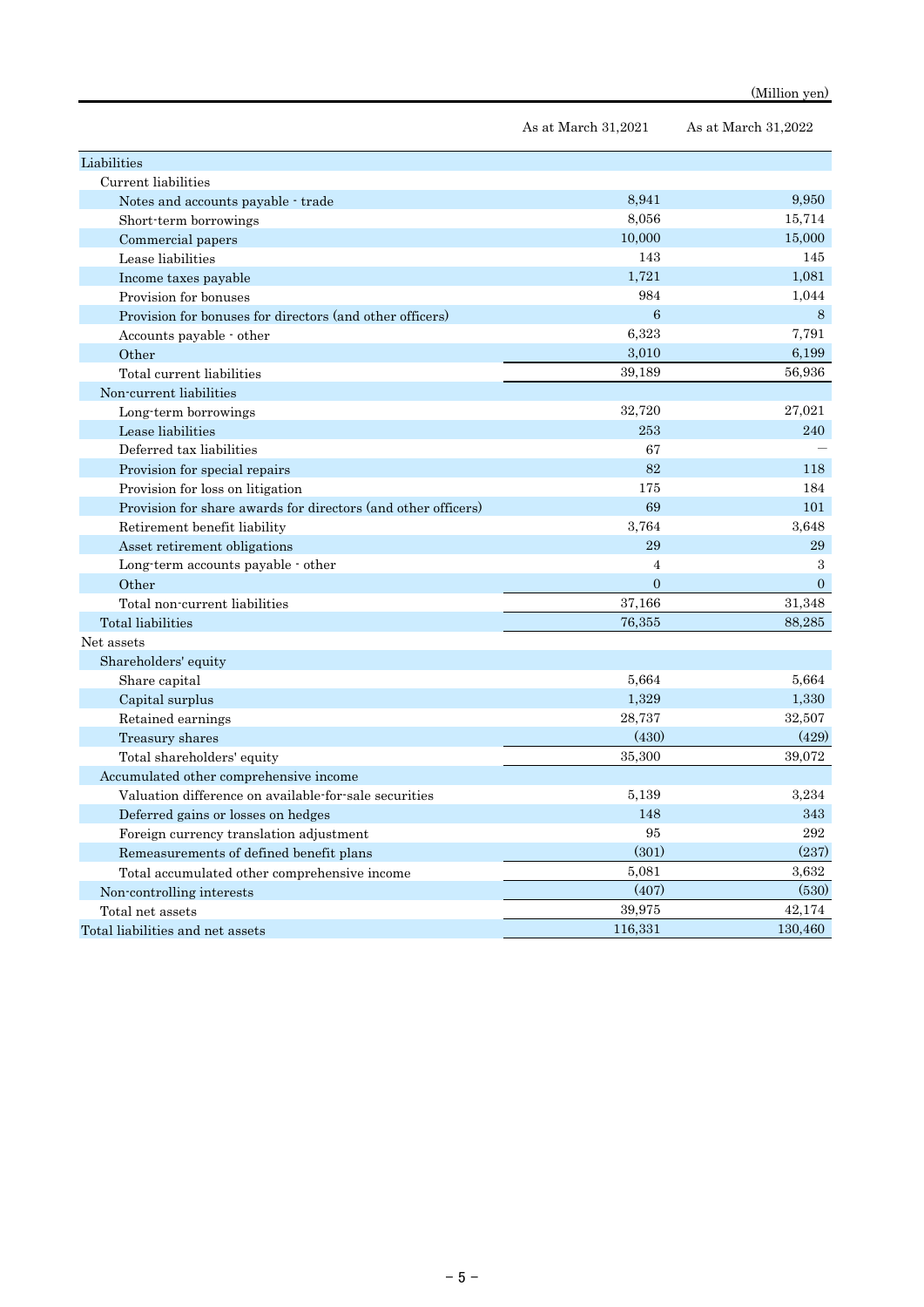### Consolidated Statements of Income and Comprehensive Income

Consolidated Statements of Income

|                                                               |                      | (Million yen)        |
|---------------------------------------------------------------|----------------------|----------------------|
|                                                               | Year                 | Year                 |
|                                                               | ended March 31, 2021 | ended March 31, 2022 |
| Net sales                                                     | 249,197              | 253,575              |
| Cost of sales                                                 | 223,620              | 225,558              |
| Gross profit                                                  | 25,576               | 28,016               |
| Selling, general and administrative expenses                  |                      |                      |
| Selling expenses                                              | 14,445               | 14,636               |
| General and administrative expenses                           | 6,472                | 6,987                |
| Total selling, general and administrative expenses            | 20,918               | 21,624               |
| Operating profit                                              | 4,657                | 6,392                |
| Non-operating income                                          |                      |                      |
| Interest income                                               | 6                    | $\overline{2}$       |
| Dividend income                                               | 132                  | 155                  |
| Share of profit of entities accounted for using equity method | 86                   | 17                   |
| Foreign exchange gains                                        | 155                  | 349                  |
| Subsidy income                                                | 115                  | 198                  |
| Insurance claim income                                        | 51                   | 116                  |
| Other                                                         | 187                  | 198                  |
| Total non-operating income                                    | 735                  | 1,038                |
| Non-operating expenses                                        |                      |                      |
| Interest expenses                                             | 387                  | 391                  |
| Provision for loss on litigation                              | 9                    | 9                    |
| Provision of allowance for doubtful accounts                  | (12)                 | (2)                  |
| Other                                                         | 130                  | 128                  |
| Total non-operating expenses                                  | 514                  | 526                  |
| Ordinary profit                                               | 4,879                | 6,904                |
| Extraordinary income                                          |                      |                      |
| Gain on disposal of non-current assets                        | 18                   | 10                   |
| National subsidies and other subsidies income                 | 98                   | 39                   |
| Gain on sale of investment securities                         | 1,268                | $\overline{0}$       |
| Gain on forgiveness of debts                                  | 165                  |                      |
| Insurance claim income                                        | 125                  |                      |
| Total extraordinary income                                    | 1,676                | 50                   |
| <b>Extraordinary</b> losses                                   |                      |                      |
| Loss on disposal of non-current assets                        | 26                   | 8                    |
| Impairment losses                                             | 660                  | 19                   |
| Retirement benefit expenses                                   |                      | 156                  |
| Loss on tax purpose reduction entry of non-current assets     | 98                   | 37                   |
| Loss on valuation of investment securities                    |                      | $\overline{7}$       |
| Loss on disaster                                              | 141                  |                      |
| Other                                                         | 7                    |                      |
| Total extraordinary losses                                    | 934                  | 229                  |
| Profit before income taxes                                    | 5,621                | 6,725                |
| Income taxes - current                                        | 2,194                | 2,034                |
| Income taxes - deferred                                       | (242)                | 89                   |
| Total income taxes                                            | 1,952                | 2,124                |
| Profit                                                        | 3,668                | 4,601                |
| Profit (loss) attributable to:                                |                      |                      |
| Owners of parent                                              | 3,838                | 4,634                |
| Non-controlling interests                                     | (169)                | (33)                 |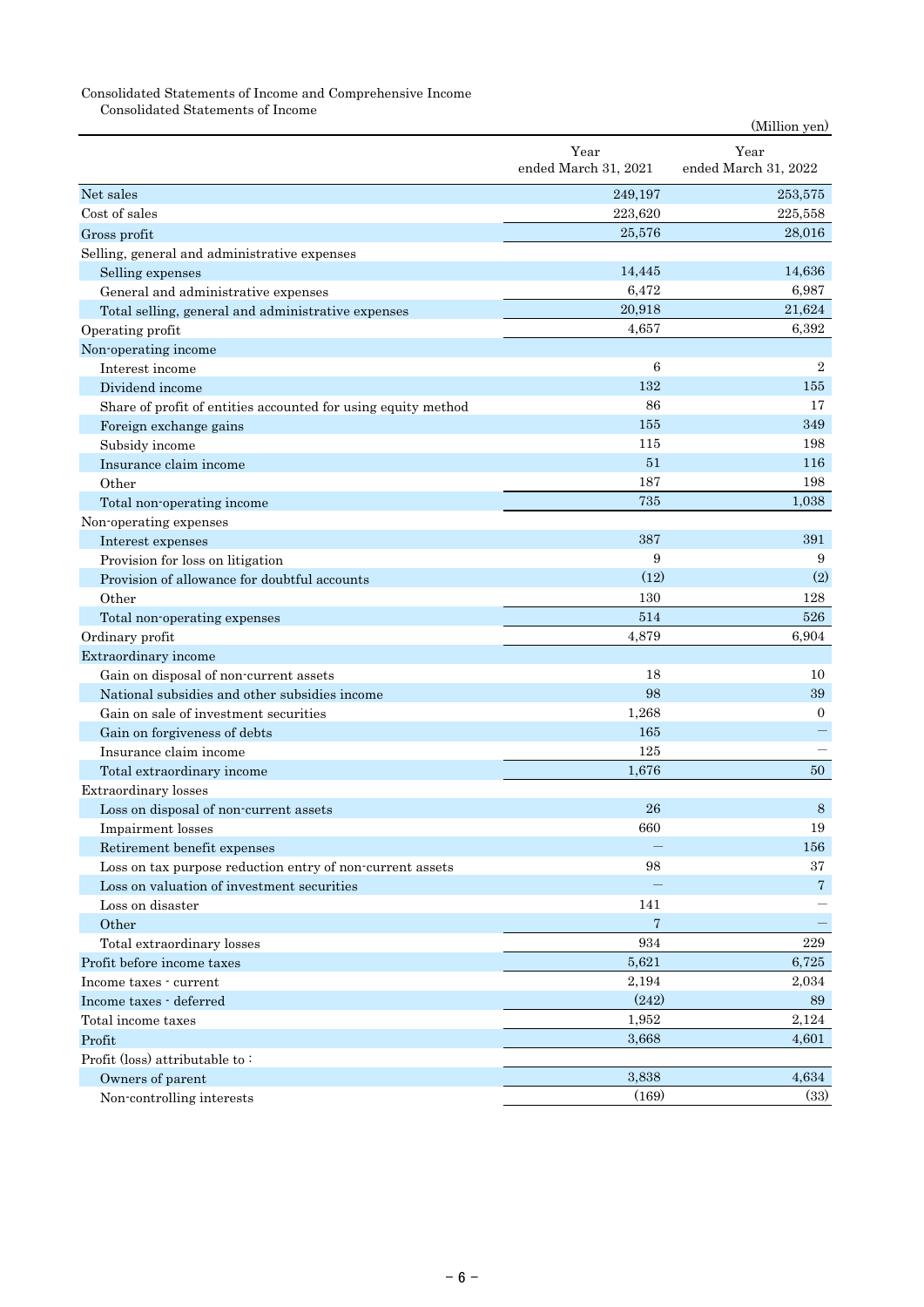Consolidated Statements of Comprehensive Income

| Consonation Dialoniches of Comprendition to Hitchite  |                              | (Million yen)                |
|-------------------------------------------------------|------------------------------|------------------------------|
|                                                       | Year<br>ended March 31, 2021 | Year<br>ended March 31, 2022 |
| Other comprehensive income                            |                              |                              |
| Valuation difference on available-for-sale securities | 4,547                        | (1.904)                      |
| Deferred gains or losses on hedges                    | 66                           | 194                          |
| Foreign currency translation adjustment               | (138)                        | 119                          |
| Remeasurements of defined benefit plans, net of tax   | 266                          | 64                           |
| Total other comprehensive income                      | 4,741                        | (1,526)                      |
| Comprehensive income                                  | 8,410                        | 3,075                        |
| Comprehensive income attributable to:                 |                              |                              |
| Owners of parent                                      | 8.598                        | 3,185                        |
| Non-controlling interests                             | (188)                        | (110)                        |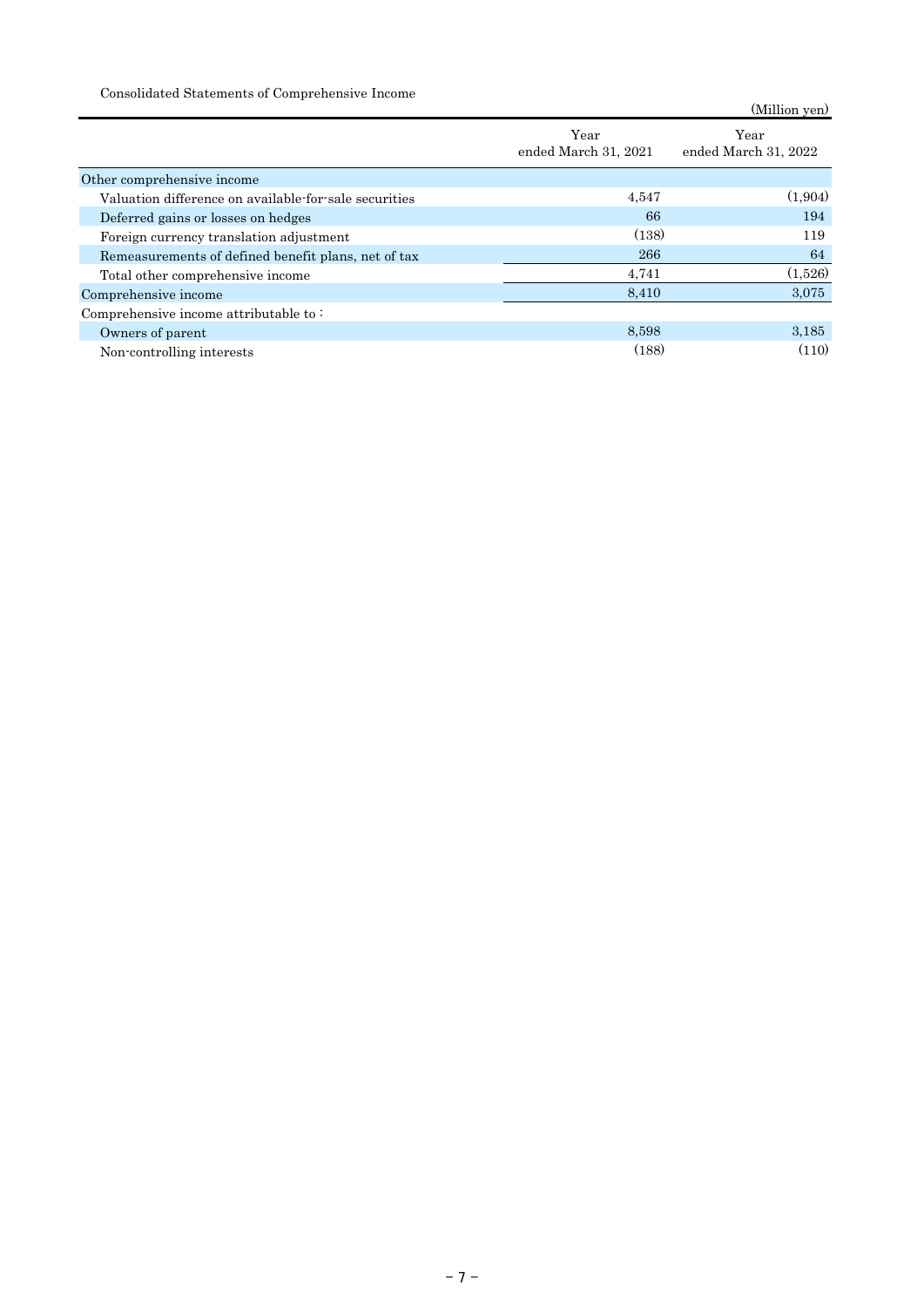# Consolidated Statements of Changes in Net Assets For the fiscal year ended March 31,2021

|                                                            |                      |                 |                   |                 | (Million yen)                 |  |  |  |
|------------------------------------------------------------|----------------------|-----------------|-------------------|-----------------|-------------------------------|--|--|--|
|                                                            | Shareholders' equity |                 |                   |                 |                               |  |  |  |
|                                                            | Share capital        | Capital surplus | Retained earnings | Treasury shares | Total shareholders'<br>equity |  |  |  |
| Balance at<br>March 31,2020                                | 5,664                | 1,308           | 25,895            | (471)           | 32,396                        |  |  |  |
| Changes during period                                      |                      |                 |                   |                 |                               |  |  |  |
| Dividends of surplus                                       |                      |                 | (754)             |                 | (754)                         |  |  |  |
| Profit attributable<br>to owners of parent                 |                      |                 | 3,838             |                 | 3,838                         |  |  |  |
| Purchase of<br>treasury shares                             |                      |                 |                   | (82)            | (82)                          |  |  |  |
| Disposal of<br>treasury shares                             |                      | 11              |                   | 123             | 135                           |  |  |  |
| Purchase of shares<br>of consolidated<br>subsidiaries      |                      | 8               |                   |                 | 8                             |  |  |  |
| Change in scope<br>of consolidation                        |                      |                 | (241)             |                 | (241)                         |  |  |  |
| Net changes in items<br>other than<br>shareholders' equity |                      |                 |                   |                 |                               |  |  |  |
| Total changes<br>during period                             |                      | 20              | 2,842             | 41              | 2,903                         |  |  |  |
| Balance at<br>March 31,2021                                | 5,664                | 1,329           | 28,737            | (430)           | 35,300                        |  |  |  |

|                                                            |                                                             |                                       | Accumulated other comprehensive income     |                                            |                                                    |                              | Total net assets |
|------------------------------------------------------------|-------------------------------------------------------------|---------------------------------------|--------------------------------------------|--------------------------------------------|----------------------------------------------------|------------------------------|------------------|
|                                                            | Valuation difference on<br>available-for-sale<br>securities | Deferred gains or<br>losses on hedges | Foreign currency<br>translation adjustment | Remeasurements of<br>defined benefit plans | Total accumulated<br>other comprehensive<br>income | Non-controlling<br>interests |                  |
| Balance at<br>March 31,2020                                | 591                                                         | 82                                    | 215                                        | (568)                                      | 321                                                | (125)                        | 32,593           |
| Changes during period                                      |                                                             |                                       |                                            |                                            |                                                    |                              |                  |
| Dividends of surplus                                       |                                                             |                                       |                                            |                                            |                                                    |                              | (754)            |
| Profit attributable<br>to owners of parent                 |                                                             |                                       |                                            |                                            |                                                    |                              | 3,838            |
| Purchase of<br>treasury shares                             |                                                             |                                       |                                            |                                            |                                                    |                              | (82)             |
| Disposal of<br>treasury shares                             |                                                             |                                       |                                            |                                            |                                                    |                              | 135              |
| Purchase of shares<br>of consolidated<br>subsidiaries      |                                                             |                                       |                                            |                                            |                                                    |                              | 8                |
| Change in scope<br>of consolidation                        |                                                             |                                       |                                            |                                            |                                                    |                              | (241)            |
| Net changes in items<br>other than<br>shareholders' equity | 4,547                                                       | 66                                    | (120)                                      | 266                                        | 4,760                                              | (281)                        | 4,478            |
| Total changes<br>during period                             | 4,547                                                       | 66                                    | (120)                                      | 266                                        | 4,760                                              | (281)                        | 7,382            |
| Balance at<br>March 31,2021                                | 5,139                                                       | 148                                   | 95                                         | (301)                                      | 5,081                                              | (407)                        | 39,975           |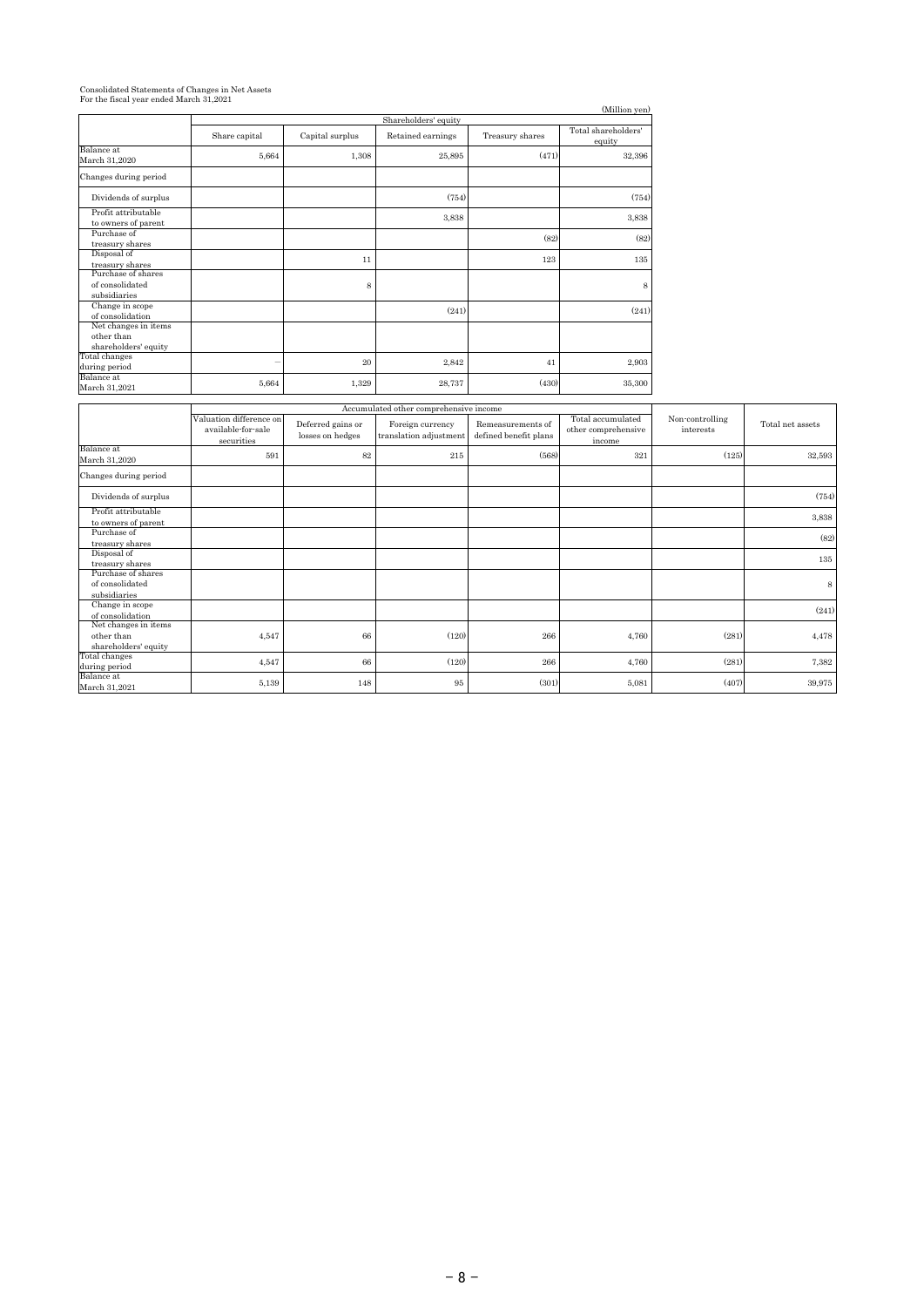# Consolidated Statements of Changes in Net Assets For the fiscal year ended March 31,2022

|                                                            |                      |                 |                   |                 | (Million yen)                 |  |  |
|------------------------------------------------------------|----------------------|-----------------|-------------------|-----------------|-------------------------------|--|--|
|                                                            | Shareholders' equity |                 |                   |                 |                               |  |  |
|                                                            | Share capital        | Capital surplus | Retained earnings | Treasury shares | Total shareholders'<br>equity |  |  |
| Balance at<br>March 31,2021                                | 5,664                | 1,329           | 28,737            | (430)           | 35,300                        |  |  |
| Changes during period                                      |                      |                 |                   |                 |                               |  |  |
| Dividends of surplus                                       |                      |                 | (864)             |                 | (864)                         |  |  |
| Profit attributable<br>to owners of parent                 |                      |                 | 4,634             |                 | 4,634                         |  |  |
| Purchase of<br>treasury shares                             |                      |                 |                   | (0)             | (0)                           |  |  |
| Disposal of<br>treasury shares                             |                      |                 |                   | $\mathbf{1}$    | $\mathbf{1}$                  |  |  |
| Purchase of shares<br>of consolidated<br>subsidiaries      |                      | 1               |                   |                 | $\mathbf{1}$                  |  |  |
| Change in scope<br>of consolidation                        |                      |                 |                   |                 |                               |  |  |
| Net changes in items<br>other than<br>shareholders' equity |                      |                 |                   |                 |                               |  |  |
| Total changes<br>during period<br>Balance at               |                      |                 | 3,770             | $\Omega$        | 3,771                         |  |  |
| March 31,2022                                              | 5,664                | 1,330           | 32,507            | (429)           | 39,072                        |  |  |

|                                                            |                                                             | Accumulated other comprehensive income |                                            |                                            |                                                    |                              |                  |
|------------------------------------------------------------|-------------------------------------------------------------|----------------------------------------|--------------------------------------------|--------------------------------------------|----------------------------------------------------|------------------------------|------------------|
|                                                            | Valuation difference on<br>available-for-sale<br>securities | Deferred gains or<br>losses on hedges  | Foreign currency<br>translation adjustment | Remeasurements of<br>defined benefit plans | Total accumulated<br>other comprehensive<br>income | Non-controlling<br>interests | Total net assets |
| Balance at<br>March 31,2021                                | 5,139                                                       | 148                                    | 95                                         | (301)                                      | 5,081                                              | (407)                        | 39,975           |
| Changes during period                                      |                                                             |                                        |                                            |                                            |                                                    |                              |                  |
| Dividends of surplus                                       |                                                             |                                        |                                            |                                            |                                                    |                              | (864)            |
| Profit attributable<br>to owners of parent                 |                                                             |                                        |                                            |                                            |                                                    |                              | 4,634            |
| Purchase of<br>treasury shares                             |                                                             |                                        |                                            |                                            |                                                    |                              | (0)              |
| Disposal of<br>treasury shares                             |                                                             |                                        |                                            |                                            |                                                    |                              |                  |
| Purchase of shares<br>of consolidated<br>subsidiaries      |                                                             |                                        |                                            |                                            |                                                    |                              |                  |
| Change in scope<br>of consolidation                        |                                                             |                                        |                                            |                                            |                                                    |                              |                  |
| Net changes in items<br>other than<br>shareholders' equity | (1,904)                                                     | 194                                    | 196                                        | 64                                         | (1, 448)                                           | (123)                        | (1,572)          |
| Total changes<br>during period                             | (1,904)                                                     | 194                                    | 196                                        | 64                                         | (1, 448)                                           | (123)                        | 2,199            |
| Balance at<br>March 31,2022                                | 3,234                                                       | 343                                    | 292                                        | (237)                                      | 3,632                                              | (530)                        | 42,174           |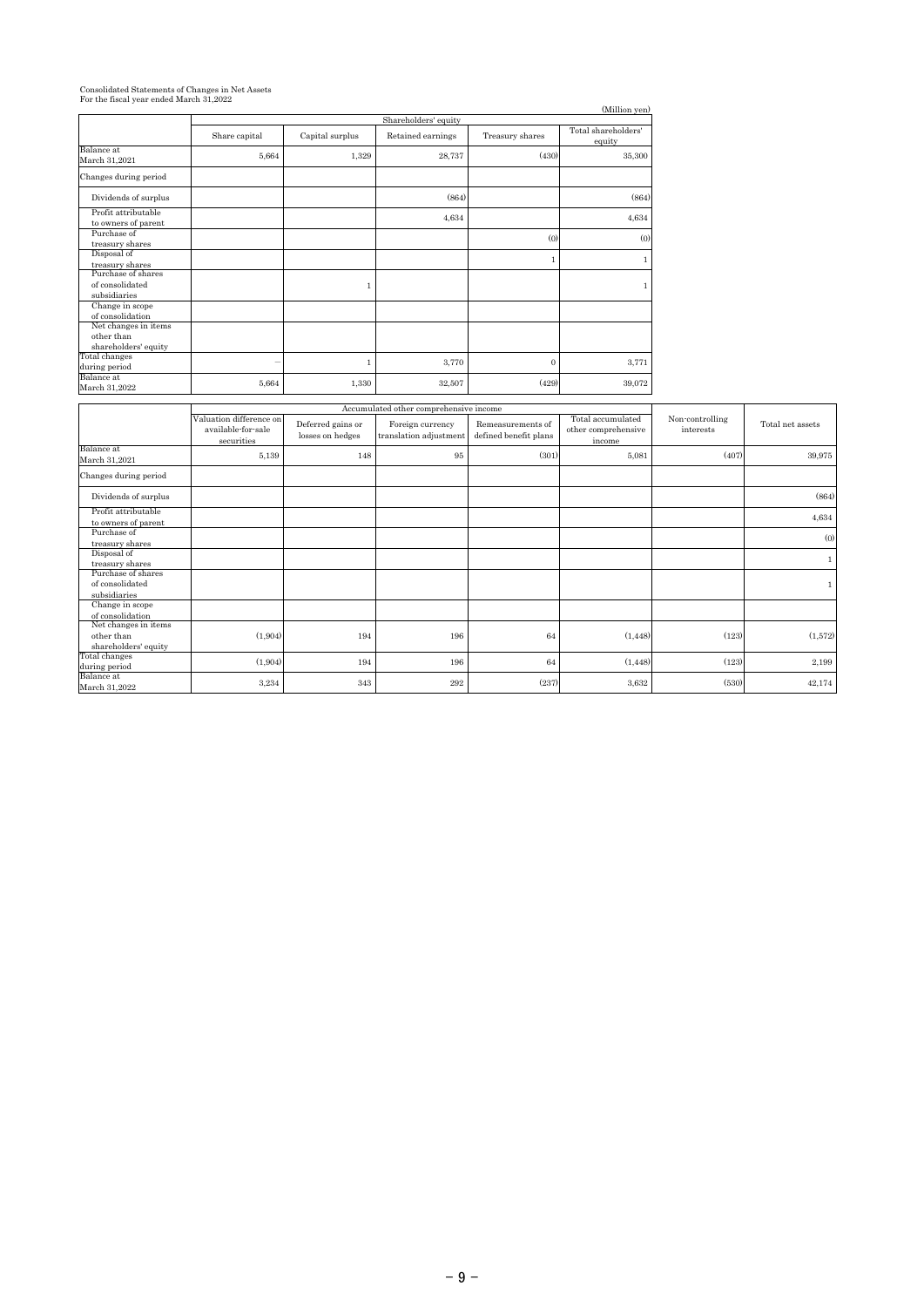#### Consolidated Statements of Cash Flows

|                                                                                         |                              | (Million yen)                |
|-----------------------------------------------------------------------------------------|------------------------------|------------------------------|
|                                                                                         | Year<br>ended March 31, 2021 | Year<br>ended March 31, 2022 |
| Cash flows from operating activities                                                    |                              |                              |
| Profit before income taxes                                                              | 5,621                        | 6,725                        |
| Depreciation                                                                            | 1,941                        | 1,835                        |
| Impairment losses                                                                       | 660                          | 19                           |
| Increase (decrease) in allowance for doubtful accounts                                  | (180)                        | (13)                         |
| Increase (decrease) in provision for bonuses                                            | 42                           | 60                           |
| Increase (decrease) in provision for bonuses<br>for directors (and other officers)      | (0)                          | $\overline{2}$               |
| Increase (decrease) in retirement benefit liability                                     | 209                          | (21)                         |
| Increase (decrease) in provision for share awards<br>for directors (and other officers) | 10                           | 32                           |
| Increase (decrease) in provision for special repairs                                    | 9                            | 36                           |
| Increase (decrease) in provision for loss on litigation                                 | 9                            | 9                            |
| Interest and dividend income                                                            | (138)                        | (158)                        |
| Interest expenses                                                                       | 387                          | 391                          |
| Loss (gain) on valuation of investment securities                                       |                              | 7                            |
| Loss (gain) on sale of investment securities                                            | (1,268)                      | (0)                          |
| Loss (gain) on disposal of non-current assets                                           | 8                            | (1)                          |
| Loss on tax purpose reduction entry of non-current assets                               | 98                           | 37                           |
| National subsidies and other subsidies income                                           | (98)                         | (39)                         |
| Gain on forgiveness of debts                                                            | (165)                        |                              |
| Decrease (increase) in trade receivables                                                | 428                          | 4,482                        |
| Decrease (increase) in other receivables                                                | (355)                        | (4, 454)                     |
| Decrease (increase) in inventories                                                      | (802)                        | (12,822)                     |
| Decrease (increase) in other investments                                                | 42                           | 76                           |
| Increase (decrease) in trade payables                                                   | 975                          | 952                          |
| Increase (decrease) in other payables                                                   | 365                          | 4,627                        |
| Other, net                                                                              | (85)                         | (39)                         |
| Sub total                                                                               | 7,715                        | 1,745                        |
| Interest and dividends received                                                         | 135                          | 161                          |
| Interest paid                                                                           | (387)                        | (389)                        |
| National subsidies and other subsidies received                                         | 98                           | 39                           |
| Income taxes paid                                                                       | (1, 564)                     | (2,686)                      |
| Net cash provided by (used in) operating activities                                     | 5,997                        | (1,128)                      |
| Cash flows from investing activities                                                    |                              |                              |
| Net decrease (increase) in time deposits                                                | 196                          | (2)                          |
| Purchase of non-current assets                                                          | (2,395)                      | (4, 859)                     |
| Proceeds from sale of non-current assets                                                | 46                           | 10                           |
| Purchase of investment securities                                                       | (96)                         | (325)                        |
| Proceeds from sale of investment securities                                             | 1,773                        | 1                            |
| Loan advances                                                                           | (75)                         | (66)                         |
| Proceeds from collection of loans receivable                                            | 31                           | 41                           |
| Other, net                                                                              | (6)                          | (25)                         |
| Net cash used in investing activities                                                   | (527)                        | (5,225)                      |